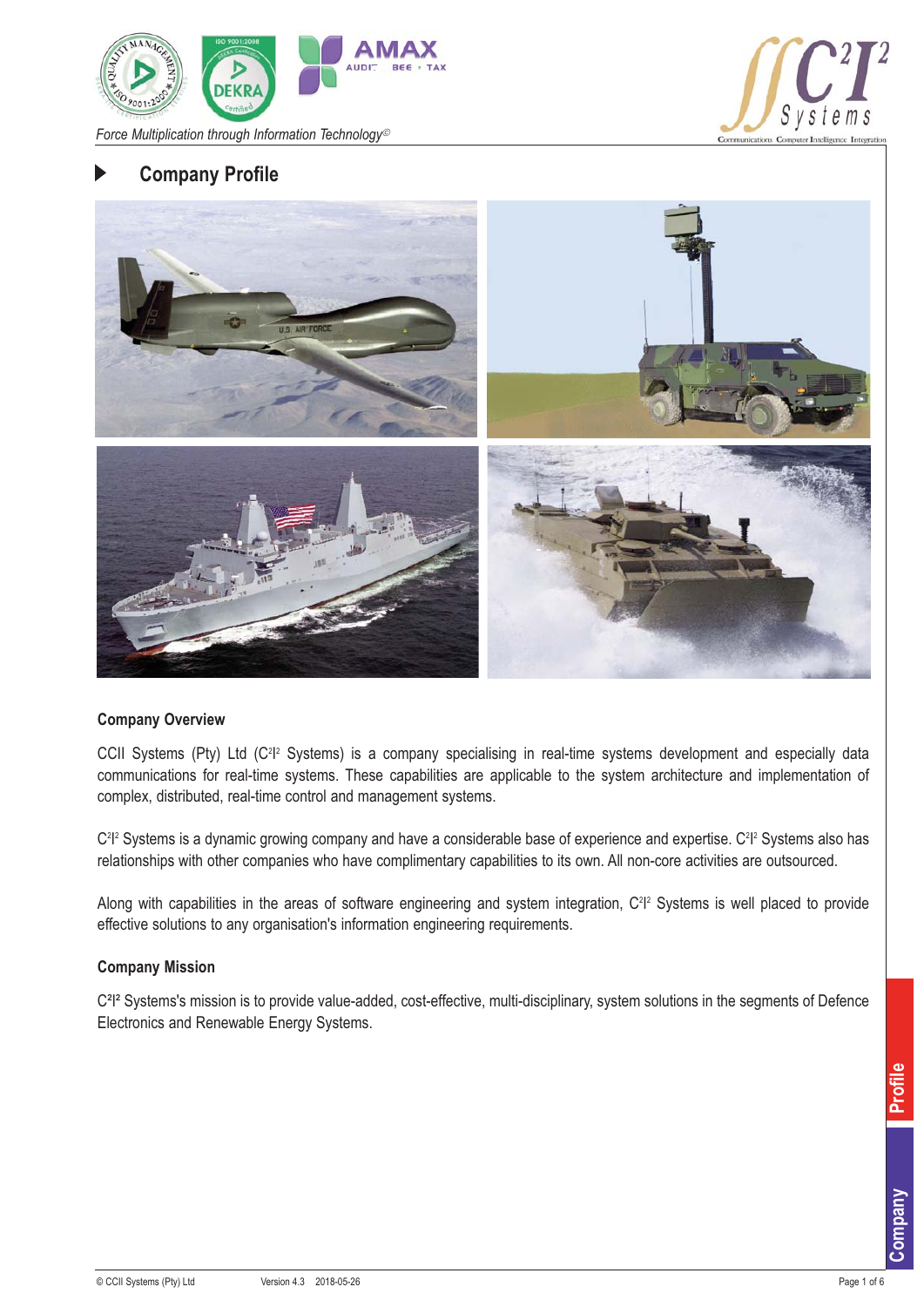



#### **Company Profile**  $\blacktriangleright$

| <b>Company Details</b>              |                                                                                                                                                                              |                                               |
|-------------------------------------|------------------------------------------------------------------------------------------------------------------------------------------------------------------------------|-----------------------------------------------|
| Registered Company Name             | CCII Systems (Pty) Ltd                                                                                                                                                       |                                               |
| <b>Company Registration Number</b>  | 1990/005058/07                                                                                                                                                               |                                               |
| <b>Company Trading Name</b>         | C <sup>2</sup> l <sup>2</sup> Systems                                                                                                                                        |                                               |
| <b>Street Address</b>               | Real-Time House<br><b>Greenford Office Estate</b><br><b>Block T</b><br><b>Punters Way</b><br>7708 Kenilworth<br>Cape Town<br><b>Western Cape</b><br>Republic of South Africa |                                               |
| <b>Postal Address</b>               | P.O. Box 171<br>7701 Rondebosch<br>Cape Town<br>Western Cape<br>Republic of South Africa                                                                                     |                                               |
| <b>Contact Telephone Numbers</b>    | Telephone<br>Facsimile<br>ŧ.                                                                                                                                                 | $(+27)(0)216835490$<br>$(+27)$ (0)21 683 5435 |
| Electronic Addresses                | Email<br><b>URL</b>                                                                                                                                                          | info@ccii.co.za<br>www.ccii.co.za             |
| <b>Departmental Email Addresses</b> | marketing@ccii.co.za<br>sales@ccii.co.za<br>support@ccii.co.za<br>technical@ccii.co.za                                                                                       |                                               |

### **Company CAGE Codes**

A company CAGE (Contractor and Government Entity) code is a code used to uniquely identify every supplier to a government body as well as the government body itself. It is used by the codification people and is one of the inputs into determining an item's ICN (International Codification Number) or NSN (National Stock Number).

| NATO CAGE Code   | : VC096 |
|------------------|---------|
| US DoD CAGE Code | : SL140 |

| <b>Other Vendor Numbers</b> |               |
|-----------------------------|---------------|
| DUNS No.                    | : 635 708 142 |
| DUNS+4 No.                  | : SM 21034    |

Profile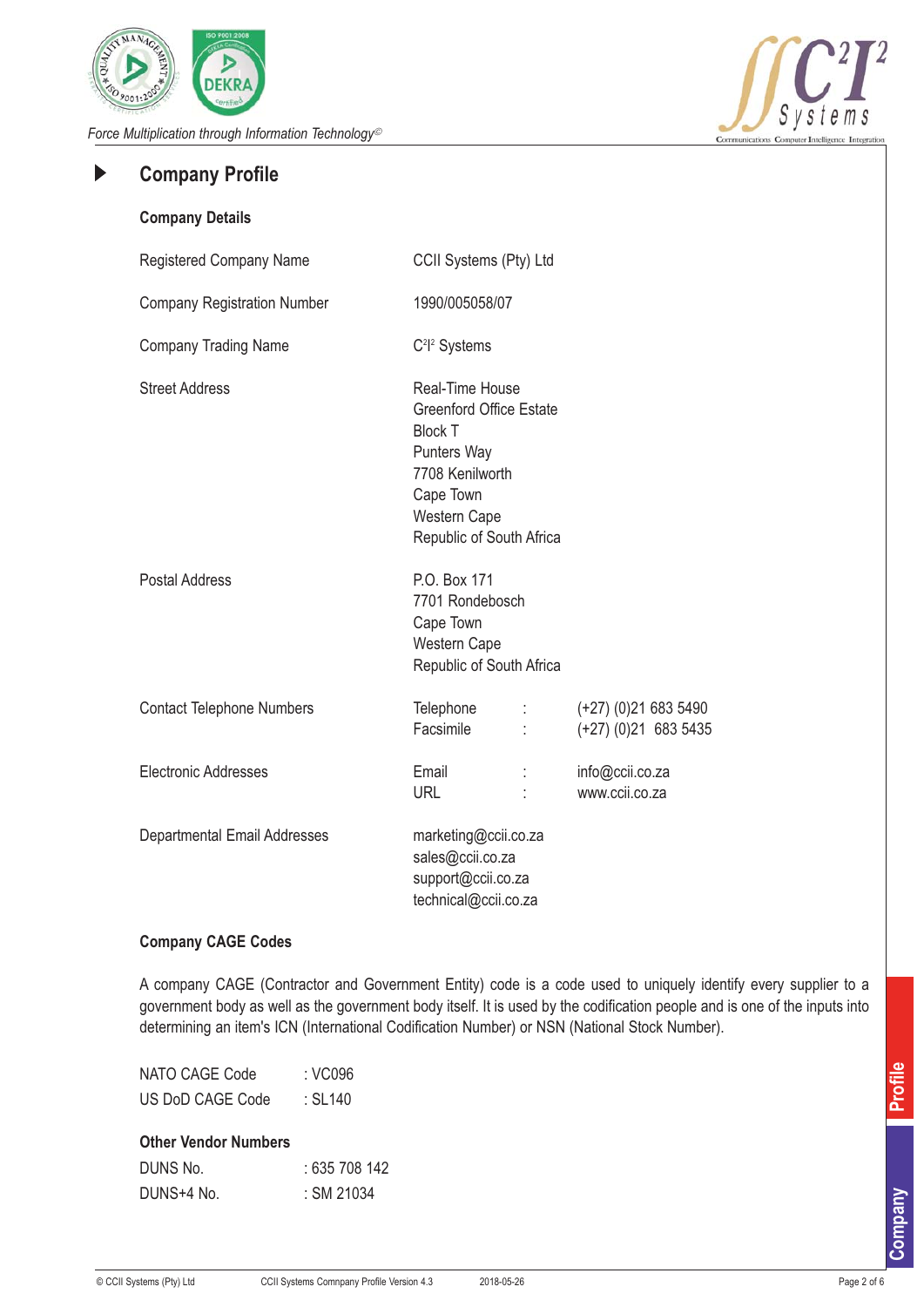



# **Company Capabilities**

 $C^{2}$ <sup>2</sup> Systems has the capabilities, experience, products and partners to offer turnkey solutions to any enterprise's information technology requirements. These include capabilities in the following specific areas :

- Systems Engineering
- Computer Engineering
- Software Engineering
- **Networking Solutions**
- Data Communications
- Graphical Human-Machine Interfaces
- Project Management
- Logistic Support
- Obsolescence Re-Engineering

### **Outsourcing Capabilities**

The Rapid Application Development (RAD) approach applied to many well known commercial operating systems for desktop environments has led C<sup>2</sup>I<sup>2</sup> Systems to providing application development solutions for the embedded market. The stringent requirements set for embedded, mission–critical and real-time applications are met by the current approaches being adopted by C<sup>2</sup>|<sup>2</sup> Systems for hardware and software application solutions. These capabilities acquired by C<sup>2</sup>|<sup>2</sup> Systems to project manage, design, develop and support applications for the embedded market can be exploited by any organisation wanting to outsource its software development.

#### **System Requirements**

An embedded application generally requires minimisation of hardware and software resources. Graphical applications require high-speed graphics solutions. Networking applications require high-speed protocol processing, high-bandwidth data throughput, guaranteed delivery latencies, node synchronisation, data timestamping, transparent application interfaces and provision of third party protocols.

### **Real-Time Systems**

Real-Time Systems are required to execute multiple, concurrent tasks with hard deadlines; i.e. exhibit bounded and deterministic responses to external events. Compromising these deadlines may have catastrophic results, including loss of life, loss of platform or mission failure.

### **Mission-Critical Systems**

Mission-Critical Systems have differing definitions in military, industrial process control and business environments. The definition provided below applies primarily to military or process control system.

#### *Real–Time Definition*

*An action which must be accomplished within an allotted amount of time, failing which such accomplishment has no, diminishing or negative value.*

### *Mission–Critical Definition*

*Mission-Critical Systems are those where failure of execution, or faulty execution, may have catastrophic results, including loss of life, serious injury, loss or serious damage to plant or platform or mission failure.*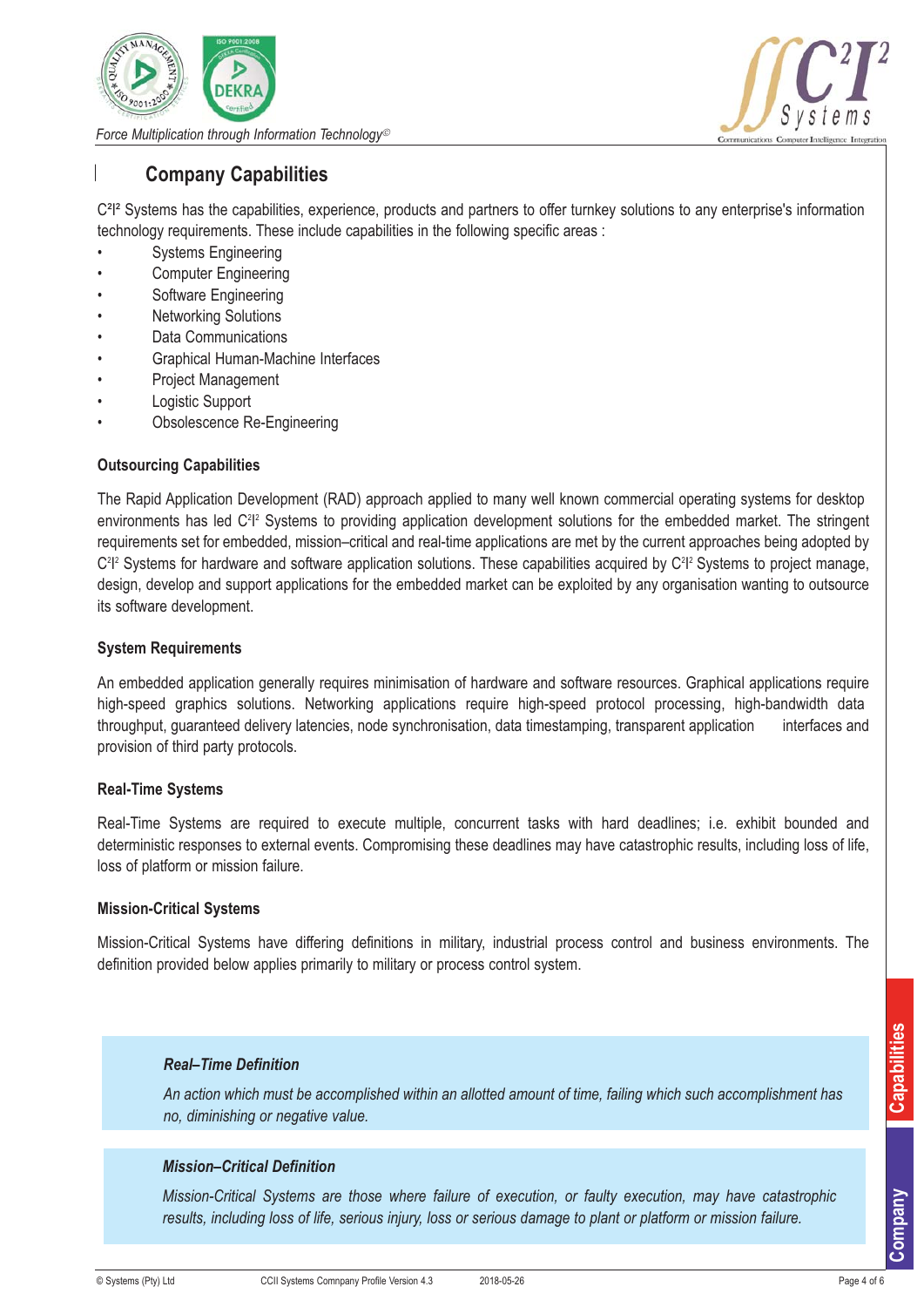



# **Company Capabilities**

In business environments, information systems where failure could lead to loss of money (e.g. banking), serious inability to conduct business (e.g. online payment systems, investment systems or accounting systems), or serious operational chaos (e.g. electronic trading systems or electronic data interchange systems), as being mission-critical.

# **Object-Orientated Approach**

C<sup>2</sup>I<sup>2</sup> Systems have adopted an Object-Orientated Approach (OOA) to application development. This approach provides for design solutions for both software and systems applications. They have acquired the capability to design, develop and support using a number of object-orientated, high-level software languages.

# **Acquisition Approach**

The development approach involves an iterative design/develop/test/deploy cycle to achieve the best trade–off between cost, performance and timescales.

### **Software Repository**

C<sup>2</sup>I<sup>2</sup> Systems current development efforts involve building up an extensive re-useable software repository for applications being developed by the company. The repository supports  $C^{2}$ <sup>2</sup> Systems in providing cost-effective application solutions.

### **Standards**

Software is developed according to ISO/IEC 12207 Standard for Information Technology using templates from MIL-STD-498 *Software Development and Documentation*.

### **System-Level Products**

### Information Management System

The Information Management System (IMS) is a ship-borne network, based on SAFENET II, that manages the transfer of timecritical command and control messages, multimedia streams and background file transfer from many sources to many destinations. The IMS architecture supports unicast, broadcast and reliable multicast data transfer types. It also provides for network synchronisation and message timestamping as well as sophisticated built-in test and network management.

### Platform Management System

The Platform Management System (PMS) is an integrated vessel control and monitoring system, providing centralised management of sub-systems by means of a computer network. Access to the functions of the PMS is via a man-machine interface, using a graphical environment to display information effectively.

### Tracker Radar Console

The Tracker Radar Console (TRC) provides a sophisticated, graphically-orientated, human-machine interface for optronic and radar trackers such as the RTS 6400 Optronics Radar Tracker (ORT). The system simultaneously displays tracking video from several ORT sensors and overlays high-resolution graphics and symbology to facilitate searching for and tracking of targets by the operator, as well as weapons firing.

# **Methodology**

Generally, software is developed in accordance with a documented company standard methodology known as *C***2***I* **2** *Systems C and C++ Coding Standard* (*C5S*) which uses MIL-STD-498 as a guide.The company is certified and accreditions in respct of the follows :

- ISO 9001 Monitoring and Quality Management ISO 9001:2008 (ISO 9001:2015 by end-2015)
- IPC-A-610E Surface Mount Solder Joint Workmanship Standards Class Ill Acceptability of Electronic Assemblies
- Armscor Supplier Accreditation

### **Documentation**

The company uses the CASE (Computer-Aided Software Engineering) with SoDA (*Software Documentation Automation*) tool. Generally, the Booch object-orientated notation is used as the standard notation.

### **Certifications and Accreditations**

- Conventional Arms Marketing Permit
- Conventional Arms Development, Manufacturing and Services Permit
	- Broad-Based Black Economic Employment SANAS / SERA Level 2

**Company**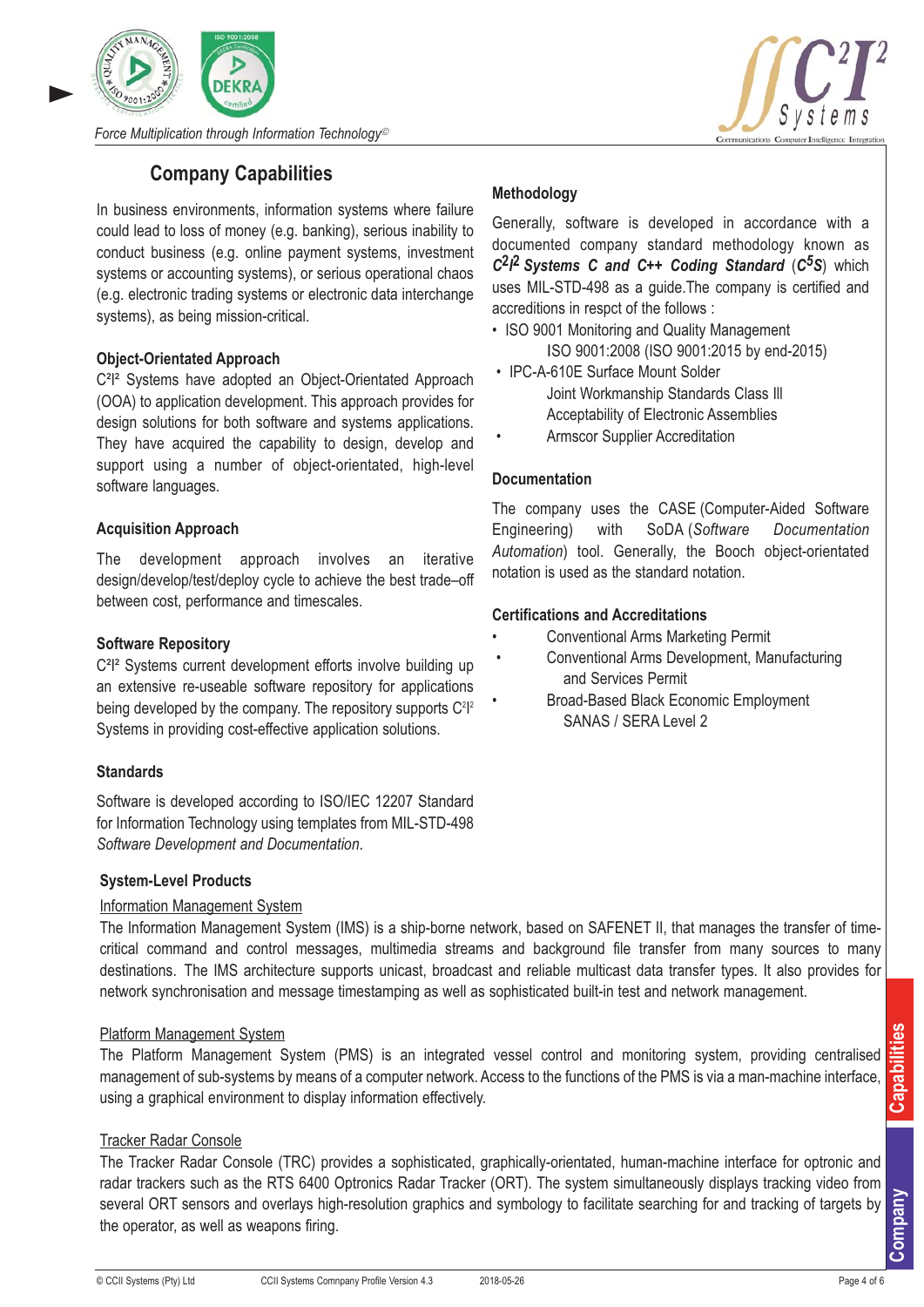



# **Company Products**

|              | <b>System-Level Products</b>                 | <b>Board-Level Products</b>                                                 |
|--------------|----------------------------------------------|-----------------------------------------------------------------------------|
| <b>IFFC</b>  | <b>IFF Comnputer</b>                         | <b>Network Adapters</b>                                                     |
| <b>IMS</b>   | <b>Information Management System</b>         | <b>FDDI</b><br>$\bullet$                                                    |
| <b>PMS</b>   | <b>Platform Management System</b>            | <b>CDDI</b>                                                                 |
| <b>TRC</b>   | <b>Tracker Radar Console</b>                 | <b>Fibre Channel</b>                                                        |
| <b>HTLS</b>  | Helicopter Take-off and Landing System       | <b>Dual Gigabit Ethernet</b>                                                |
| <b>CSA</b>   | <b>Communications Simulator and Analyser</b> | Dual 10 Gigabit Ethernet                                                    |
| <b>RTWW</b>  | Real-Time WeatherWatch                       | Serial I/O Adapters                                                         |
| <b>SCU</b>   | <b>Signal Concentrator Unit</b>              | 4-Channel High-Speed Serial I/O                                             |
| <b>NDS</b>   | <b>Navigation Distribution System</b>        | 8-Channel High-Speed Serial I/O (10 Mbit/s)                                 |
| <b>AVLAN</b> | Armoured Vehicle Local Area Network          | 8-Channel Ultra High-Speed Serial I/O (20 Mbit/s)                           |
| <b>MNC</b>   | <b>Multifunction Naval Console</b>           | 8-Channel UART Serial I/O                                                   |
| <b>MHA</b>   | <b>Mechanical Housing Assembly</b>           | 16-Channel UART Serial I/O (with Voltage Isolation)                         |
|              | Air-Cooled                                   | <b>Special I/O Adapters</b>                                                 |
|              | <b>Conduction-Cooled</b>                     | <b>MIL-STD-1553B</b>                                                        |
| <b>SRMU</b>  | Solar Remote Monitoring Unit                 | ARINC <sub>429</sub>                                                        |
| <b>UFH</b>   | <b>Universal Fibre Hub</b>                   | Multifunction I/O                                                           |
| <b>VCCS</b>  | Vehicular Command and Control System         | FPGA and Special I/O                                                        |
|              |                                              | 8-Channel E1/T1 Telecomms                                                   |
|              |                                              | GPS + 4-Channel High-Speed Serial I/O                                       |
|              |                                              | GPS + 7-Channel UART Serial I/O                                             |
|              |                                              | up to 256-Channel Digital I/O (with or without Voltage Isolation)           |
|              |                                              | to 64-Channel Analog-Digital Conversion (with or without Voltage Isolation) |
|              |                                              | <b>Environmental Monitoring and Control</b>                                 |
|              |                                              | • Vehicle Monitoring and Control                                            |
|              |                                              |                                                                             |

### **SystemLevel Products (contd)**

Armoured Vehicle Local Area Network

The Armoured Vehicle Local Area Network (AVLAN) is a high-speed data network for Next Generation Armoured Vehicle Turrets and Platforms. The AVLAN is based on the IMS. The AVLAN has much more stringent requirements than the Naval IMS with guaranteed latencies in the sub-millisecond range. It can be based on either fibre or copper media.